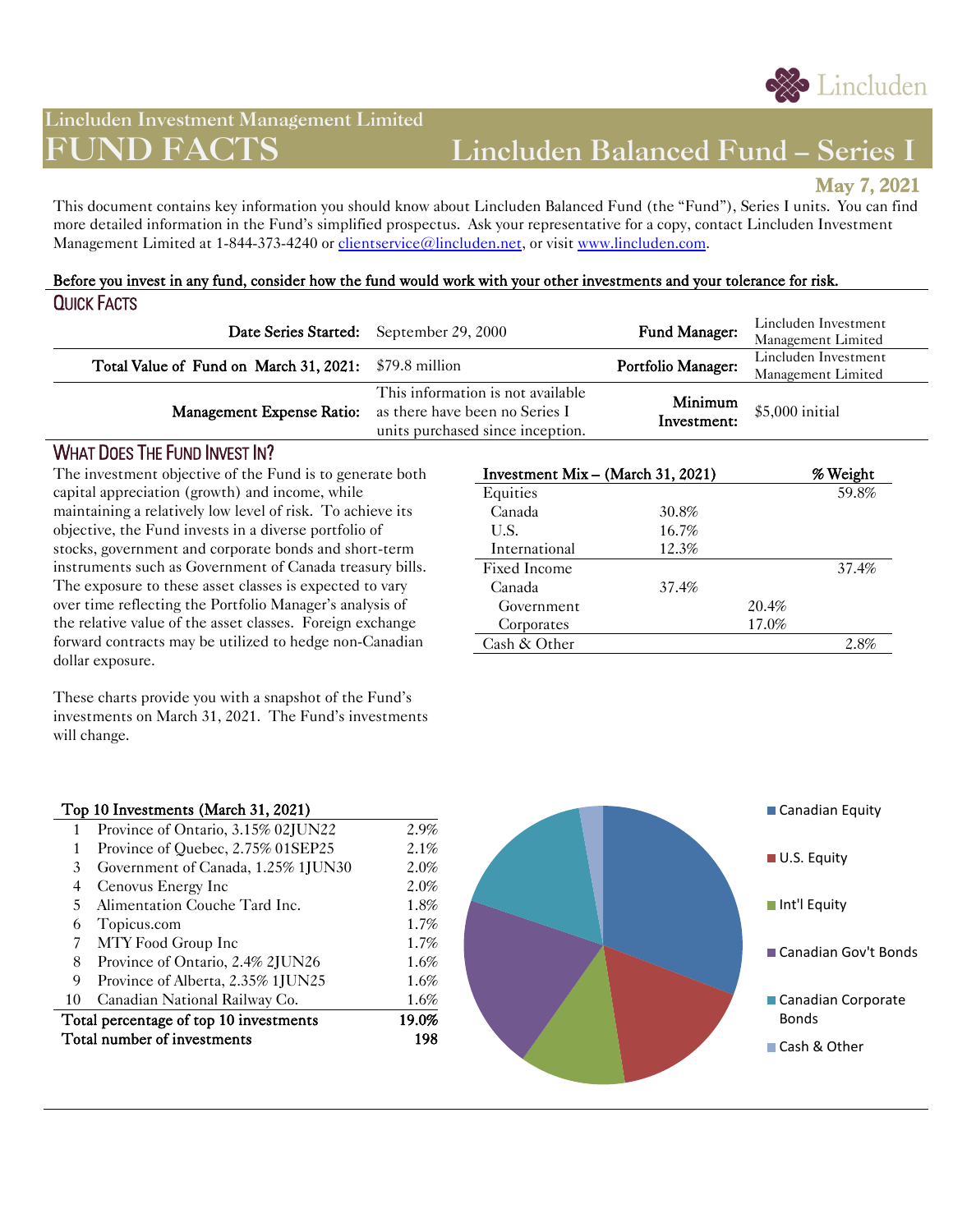# HOW RISKY IS IT?

The value of the Fund can go down as well as up. You could lose money.

One way to gauge risk is to look at how much a fund's returns change over time. This is called "volatility".

In general, funds with higher volatility will have returns that change more over time. They typically have a greater chance of losing money and may have a greater chance of higher returns. Funds with lower volatility tend to have returns that change less over time. They typically have lower returns and may have a lower chance of losing money.

# RISK RATING

Lincluden Investment Management Limited has rated this Fund's volatility as low-to-medium.

This rating is based on how much the Fund's returns have changed from year to year. It does not tell you how volatile the Fund will be in the future. The rating can change over time. A fund with a low risk rating can still lose money.



For more information about the risk rating and specific risks that can affect the Fund's returns, refer to the Risk section of the Fund's simplified prospectus.

# NO GUARANTEES

Like most mutual funds, this Fund doesn't have any guarantees. You may not get back the amount of money you invest.

### HOW HAS THE FUND PERFORMED?

This section tells you how the Series has performed since inception. Returns are after expenses have been deducted. These expenses reduce the Fund's return.

#### *Year-By-Year-Returns*

This information is not available as there have been no Series I units purchased since inception.

#### *Best and Worst 3-Month Returns*

This information is not available as there have been no Series I units purchased since inception.

#### *Average Return*

This information is not available as there have been no Series I units purchased since inception.

| <b>WHO IS THE FUND FOR?</b>                                          | A WORD ABOUT TAX                                                   |
|----------------------------------------------------------------------|--------------------------------------------------------------------|
| The Fund is suitable for those investors seeking a mix of equities   | Depending on the tax rules and tax rates that apply to you, you    |
| and fixed income securities in a single fund. You are looking for a  | may have to pay tax on your portion of the Fund's earnings and     |
| balance between capital appreciation potential and the               | gains, whether paid out to you in cash or reinvested in the Fund.  |
| generation of current income. You understand that you may            | Also, you may have to pay tax on any gain you realize when you     |
| experience a negative return over 12 month periods but your          | redeem your investment in the Fund. However, if you hold your      |
| objective is to experience a return above the rate of inflation over | investment in a registered account such as a Registered            |
| five year periods.                                                   | Retirement Savings Plan or Registered Retirement Income Fund       |
|                                                                      | you will not have to pay tax on earnings or gains that are held in |
| Before you invest in any fund, you should consider how it would      | the registered account.                                            |
| work with your other investments and your tolerance for risk.        |                                                                    |

# HOW MUCH DOES IT COST?

The following tables show the fees and expenses you could pay to buy, own and sell Series I units of the Fund. The fees and expenses – including any commissions – can vary among series of a fund and among funds. Higher commissions can influence representatives to recommend one investment over another. Ask about other funds and investments that may be suitable for you at a lower cost.

#### 1. Sales Charges

No sales charges are applicable to Series I units of the Fund.

Series I units of the Fund are designed exclusively for institutional investors and qualified individuals. Each eligible investor must enter into a series I account agreement with Lincluden.

#### 2. Fund Expenses

You do not pay these expenses directly. They affect you because they reduce the Fund's returns.